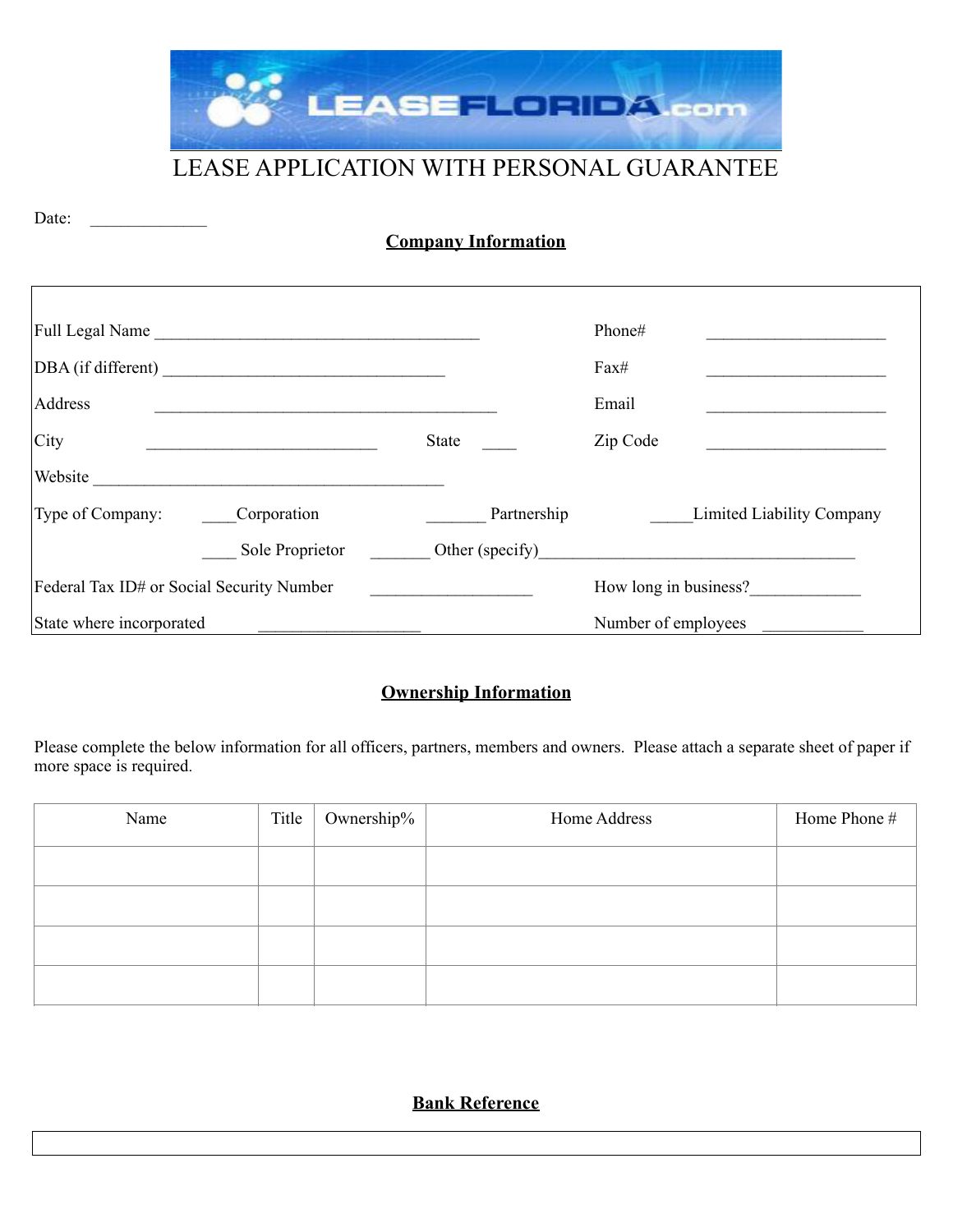| Name of Bank: | <b>Bank Address</b> | Phone $#$        |
|---------------|---------------------|------------------|
| Contact Name: | Account#            | Type of Account: |

## **Trade References**

Please list three significant business relationships.

| Name | Address | Phone # | Contact |
|------|---------|---------|---------|
|      |         |         |         |
|      |         |         |         |
|      |         |         |         |

#### **Mortgage Holder/Landlord Information**

| Do you rent or own your home   | Years at location: |
|--------------------------------|--------------------|
| Mortgage Holder/Landlord Name: | Contact Person:    |
| Address:                       | Phone#:            |

(1) Has the company or any officer, partner, member, or owner ever filed for bankruptcy? Yes/No (If yes attach detail)

(2) Has your company or any company that any officer, partner, member or owner been associated with as an officer, partner, member, or owner ever had credit with us before? Yes/No (If yes under what name ).

(3) Has an eviction ever been filed against you or any company you have been associated with.

 $(4)$  Have any lawsuits ever been filed against you or any company you have been associated with ? for what ?

 $(5)$  Have you ever been accused or charged for any criminal activity ? for what

 $(6)$  Why are you moving from your last office ?

The foregoing questions are voluntary. I hereby certify and warrant that my answers to these questions are true and correct. Any false statements on this application may be grounds for denial and /or default.

Tenant Signature

By signing below, I certify that I have the authority to bind the company to this agreement, and that I agree to Landlord's terms of sale of \_\_\_\_\_\_\_\_\_\_\_\_\_\_\_\_\_\_\_\_, I also agree and accept that the lease limit and lease terms maybe changed or withdrawn at the sole discretion of the Landlord. Creditor shall include creditor subsidiaries, related companies, and assigns.

The information given herein is offered as part of a request by the applicant for a commercial lease. The information provided is represented by the applicant to be true, correct and complete. The Applicant authorizes Landlord to investigate all credit references and other sources pertaining to our credit and financial responsibility. The undersigned authorizes its banks and trade creditors to provide Landlord with complete information for the purpose of credit evaluation. The applicant understands that all past due balances will be subject to a quality per month finance charge. The applicant further agrees to pay a \_\_\_\_\_\_\_\_\_\_ collection charge in the event of default, if the account is placed with a collection agency or attorney.

Applicant Company Name:

| $\sim$ $\cdot$<br>$\sim$<br>.<br>Jate<br>טור<br>,,,<br><br>$- - - - -$<br>- ---- |
|----------------------------------------------------------------------------------|
|----------------------------------------------------------------------------------|

Print Name: